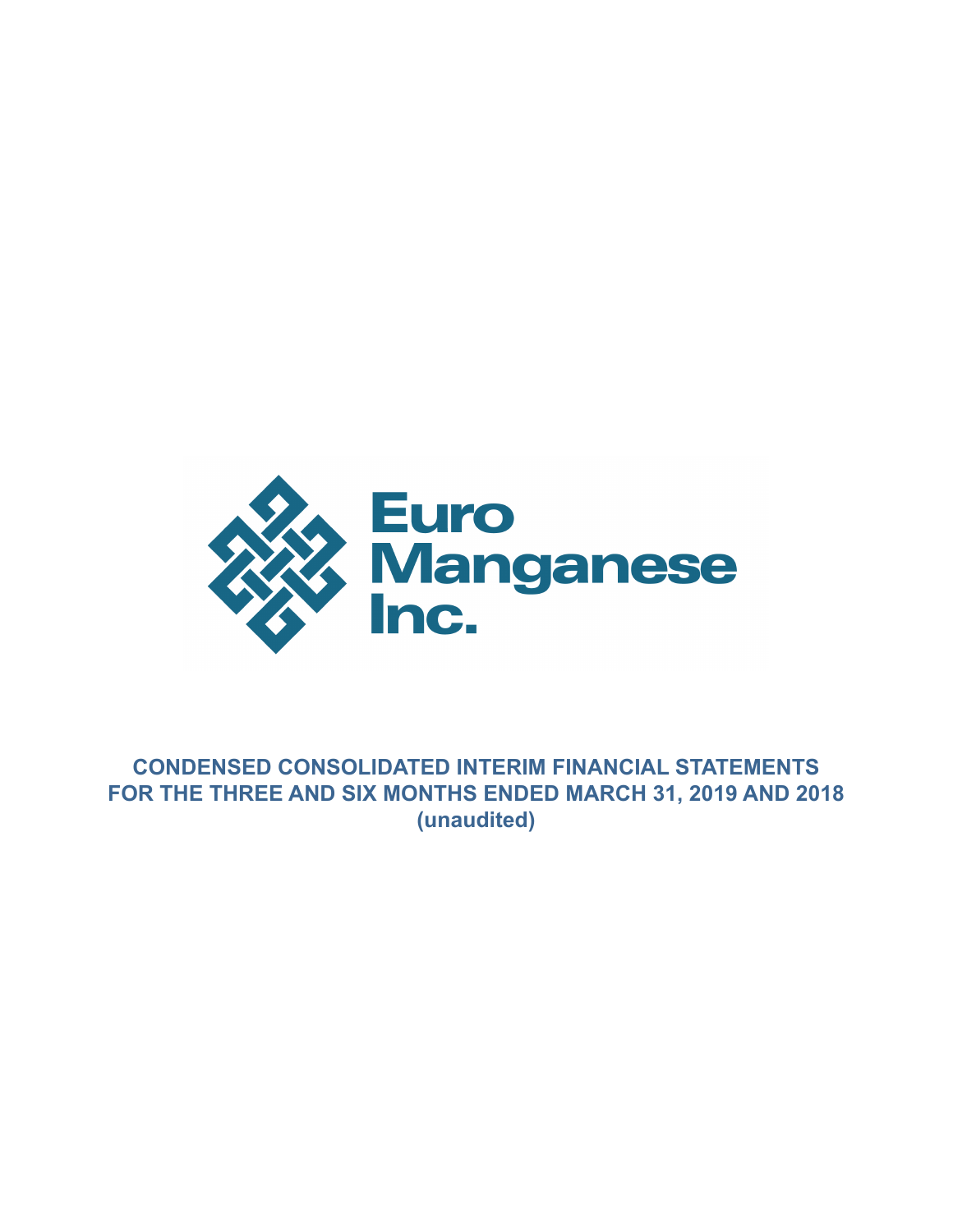## **Contents**

#### **Financial Statements**

[Condensed Consolidated Interim Statements of Financial Position](#page-2-0) [Condensed Consolidated Interim Statements of Loss and Comprehensive Loss](#page-3-0) [Condensed Consolidated Interim Statements of Changes in Shareholders' Equity](#page-4-0) [Condensed Consolidated Interim Statements of Cash Flows](#page-5-0)

#### **Notes to the Condensed Consolidated Interim Financial Statements**

[Note 1 - Nature of Operations and Liquidity](#page-6-0)

- [Note 2 Basis of Preparation](#page-6-0)
- [Note 3 Significant Accounting Policies, Estimates and Judgments](#page-7-0)
- [Note 4 Exploration and Evaluation Assets](#page-9-0)
- [Note 5 Property and Equipment](#page-10-0)
- [Note 6 EPCS Option](#page-11-0)
- [Note 7 Deferred Consideration](#page-12-0)
- [Note 8 Equity](#page-13-0)
- [Note 9 Related Party Transactions](#page-16-0)
- [Note 10 Fair Value Measurement of Financial Instruments](#page-17-0)
- [Note 11 Segmented Information](#page-17-0)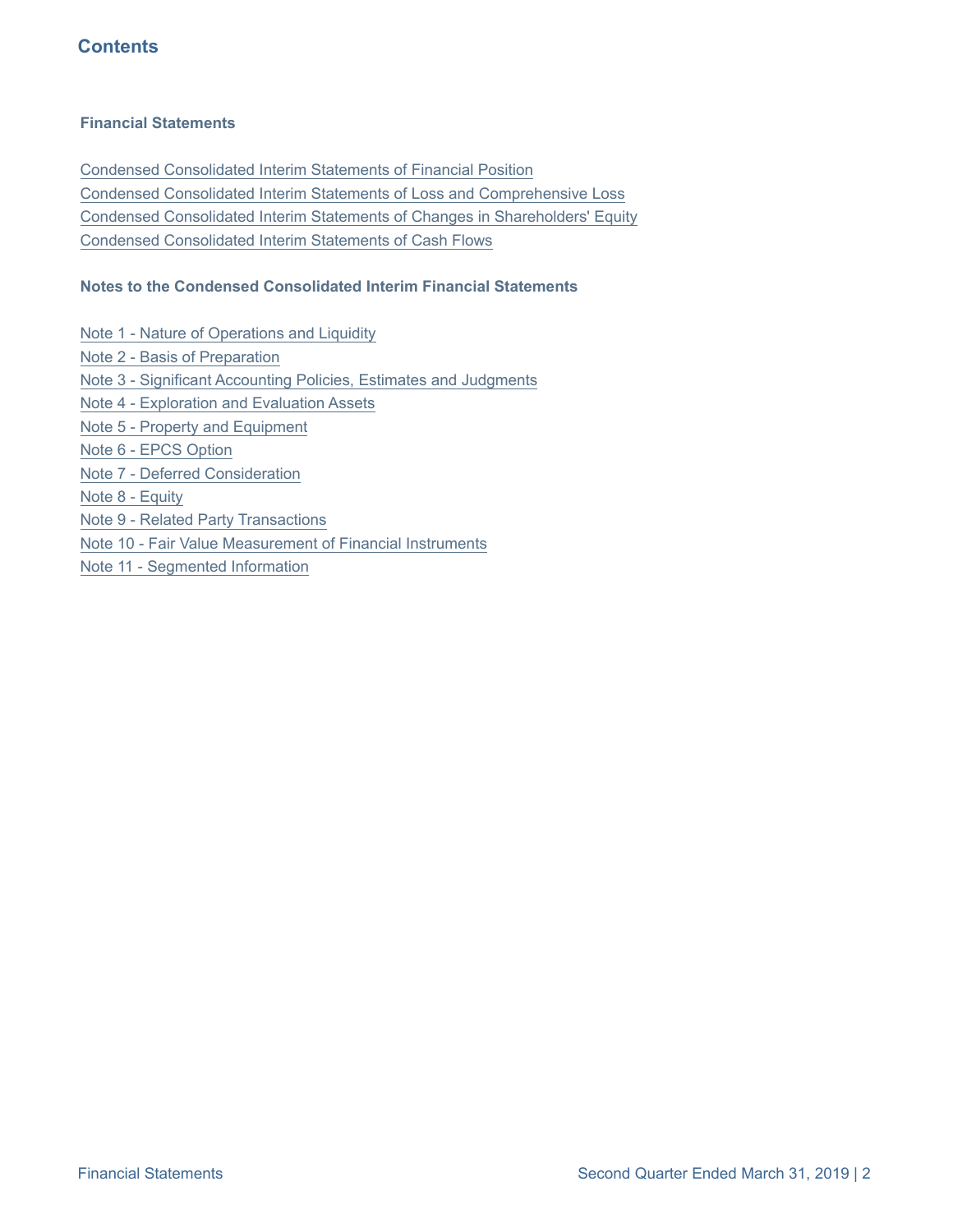#### <span id="page-2-0"></span>**Condensed Consolidated Interim Statements of Financial Position**

Euro Manganese Inc. (expressed in Canadian dollars - unaudited)

|                                                  | <b>Note</b>      | March 31, 2019 | September 30, 2018 |
|--------------------------------------------------|------------------|----------------|--------------------|
|                                                  |                  | \$             | \$                 |
| <b>ASSETS</b>                                    |                  |                |                    |
| <b>Current assets</b>                            |                  |                |                    |
| Cash                                             |                  | 7,093,021      | 10,368,002         |
| Prepaid expenses                                 | $\,6$            | 191,459        | 124,326            |
| Accounts receivable                              |                  | 132,621        | 162,549            |
|                                                  |                  | 7,417,101      | 10,654,877         |
| <b>Non-current assets</b>                        |                  |                |                    |
| Exploration and evaluation assets                | 4                | 1,249,086      | 1,249,086          |
| Property and equipment                           | 5                | 364,661        | 369,110            |
| Other assets                                     | 6                | 182,670        |                    |
| Option                                           | 6                | 815,000        |                    |
| <b>Total assets</b>                              |                  | 10,028,518     | 12,273,073         |
| <b>LIABILITIES</b><br><b>Current liabilities</b> |                  |                |                    |
| Accounts payable                                 |                  | 586,514        | 940,028            |
| Due to related parties                           | $\boldsymbol{9}$ | 119,851        | 320,639            |
| Deferred consideration                           | $\overline{7}$   | 295,101        | 275,236            |
|                                                  |                  | 1,001,466      | 1,535,903          |
| <b>Non-current liabilities</b>                   |                  |                |                    |
| Deferred consideration                           | 7                | 257,150        | 240,537            |
| <b>Total liabilities</b>                         |                  | 1,258,616      | 1,776,440          |
|                                                  |                  |                |                    |
| <b>EQUITY</b>                                    |                  |                |                    |
| Share capital                                    | 8                | 22,255,025     | 19,972,416         |
| Equity reserve                                   |                  | 1,976,523      | 1,482,544          |
| <b>Deficit</b>                                   |                  | (15, 461, 646) | (10, 958, 327)     |
| <b>Total equity</b>                              |                  | 8,769,902      | 10,496,633         |
| Total liabilities and shareholders' equity       |                  | 10,028,518     | 12,273,073         |
|                                                  |                  |                |                    |

Nature of operations and liquidity (note 1)

Approved on behalf of the Board of Directors on May 10, 2019

*"Marco Romero" "John Webster"*

Marco Romero, Director John Webster, Director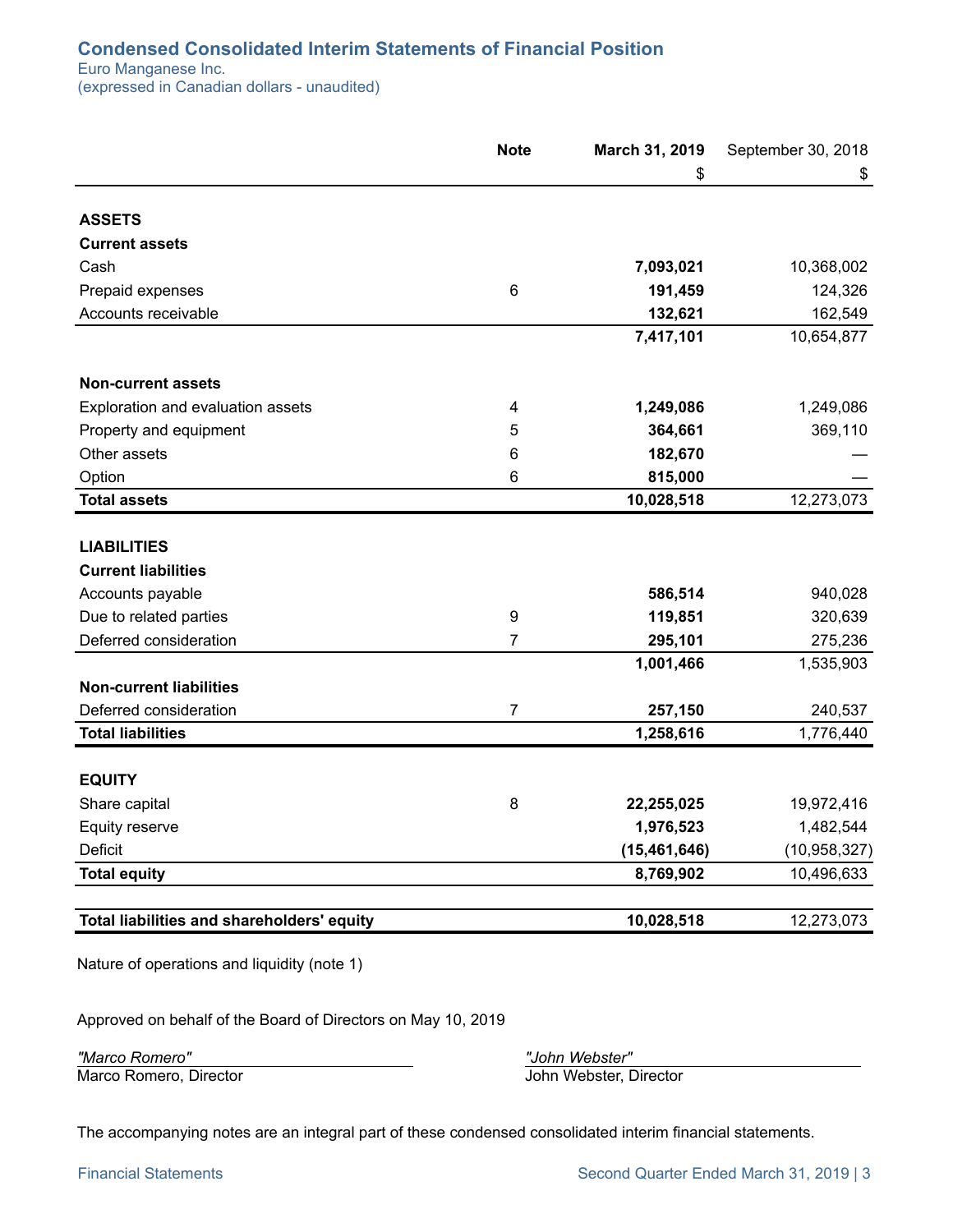## <span id="page-3-0"></span>**Condensed Consolidated Interim Statements of Loss and Comprehensive Loss**

Euro Manganese Inc.

(expressed in Canadian dollars - unaudited)

|                                                                             | Three Months Ended March 31, |             | Six Months Ended March 31, |            |
|-----------------------------------------------------------------------------|------------------------------|-------------|----------------------------|------------|
|                                                                             | 2019                         | 2018        | 2019                       | 2018       |
|                                                                             | \$                           | \$          | \$                         | \$         |
| <b>Project evaluation expenses</b>                                          |                              |             |                            |            |
| Engineering                                                                 | 488,783                      | 526,391     | 1,115,207                  | 1,147,378  |
| Drilling, sampling and surveys                                              | 1,130                        |             | 209,380                    |            |
| Metallurgical                                                               | 73,289                       |             | 222,246                    | 34,258     |
| Remuneration                                                                | 269,043                      | 174,660     | 496,025                    | 322,362    |
| Share-based compensation                                                    | 97,045                       | 79,918      | 137,470                    | 97,323     |
| Travel                                                                      | 30,395                       | 63,495      | 70,481                     | 110,224    |
| Legal and professional fees                                                 | 117,738                      | 18,634      | 178,723                    | 54,099     |
| Geological                                                                  | 17,723                       | 13,076      | 135,226                    | 79,070     |
| Market studies                                                              | 50,836                       | 66,617      | 105,624                    | 158,356    |
| Project management                                                          |                              | 8,711       |                            | 52,938     |
| Supplies and rentals                                                        | 30,071                       | 17,673      | 50,377                     | 32,387     |
|                                                                             | 1,176,053                    | 969,175     | 2,720,759                  | 2,088,395  |
| <b>Other expenses</b>                                                       |                              |             |                            |            |
| Remuneration                                                                | 371,480                      | 211,932     | 701,059                    | 386,923    |
| Share-based compensation                                                    | 232,830                      | 164,927     | 307,619                    | 215,547    |
| Total remuneration                                                          | 604,310                      | 376,859     | 1,008,678                  | 602,470    |
| Legal and professional fees                                                 | 48,225                       | 23,497      | 125,229                    | 57,793     |
| Travel                                                                      | 74,528                       | 41,523      | 121,818                    | 53,992     |
| Filing fees                                                                 | 24,416                       |             | 62,453                     |            |
| Accretion expense                                                           | 18,038                       | 25,334      | 36,478                     | 51,232     |
| Office, general and administrative                                          | 20,327                       | 18,000      | 48,106                     | 40,273     |
| Insurance                                                                   | 24,728                       | 9,670       | 50,182                     | 23,443     |
| Office rent                                                                 | 12,909                       | 7,500       | 34,190                     | 13,000     |
| Conferences                                                                 | 1,020                        | 10,133      | 1,020                      | 12,390     |
| Investor relations                                                          | 114,289                      | 1,830       | 282,440                    | 6,395      |
| Depreciation                                                                | 7,411                        | 1,081       | 11,966                     | 2,055      |
|                                                                             | 950,201                      | 515,427     | 1,782,560                  | 863,043    |
| Loss and comprehensive loss for the<br>period                               | 2,126,254                    | 1,484,602   | 4,503,319                  | 2,951,438  |
| Weighted average number of common<br>shares outstanding - basic and diluted | 170,709,600                  | 105,800,565 | 170,597,512                | 98,085,922 |
| Basic and diluted loss per common share                                     | \$0.01                       | \$0.01      | \$0.03                     | \$0.03     |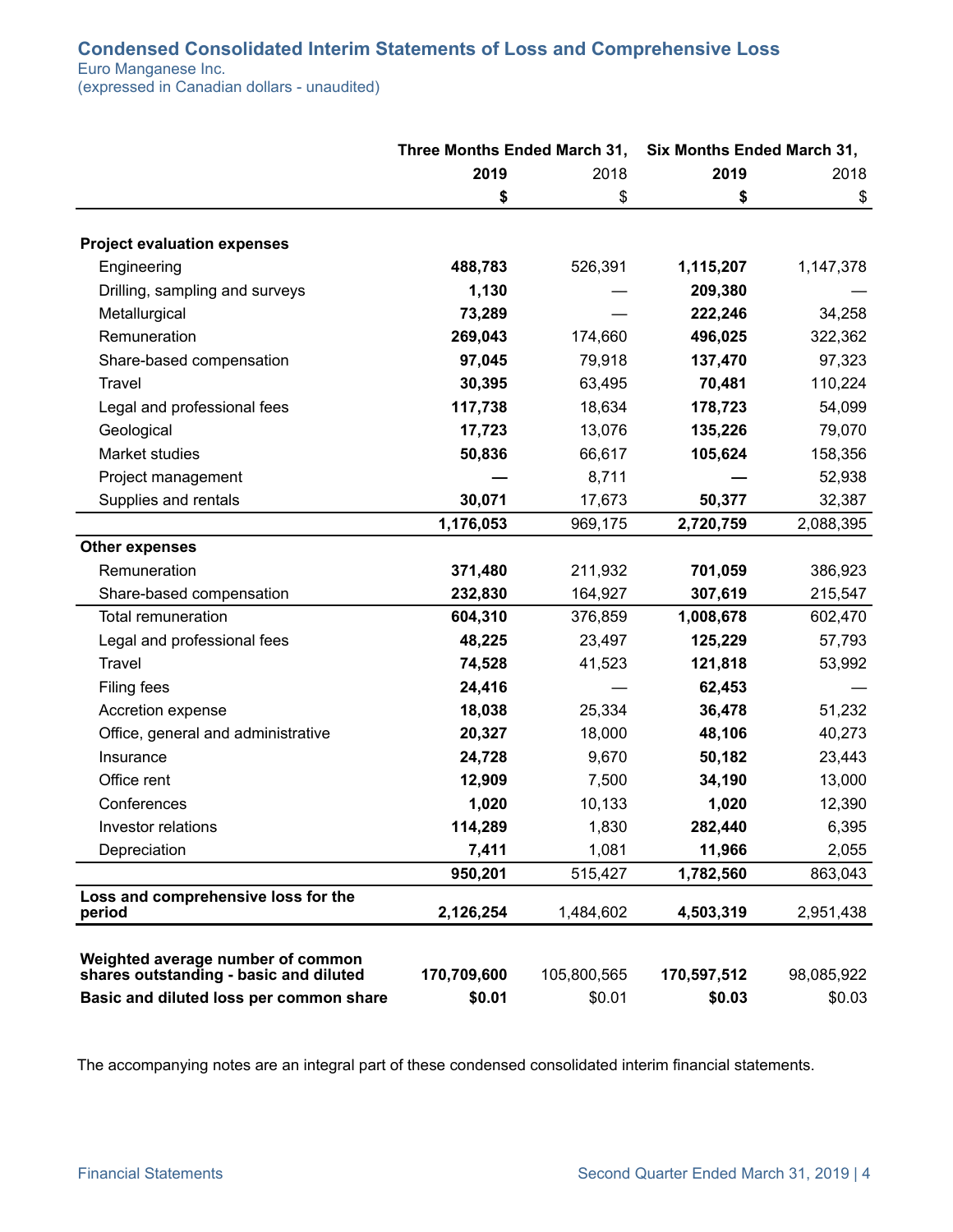#### <span id="page-4-0"></span>**Condensed Consolidated Interim Statements of Changes in Shareholders' Equity**

Euro Manganese Inc.

(expressed in Canadian dollars - unaudited)

|                                                      | Attributable to equity shareholders of the Company |                                |                                  |                |                                                 |
|------------------------------------------------------|----------------------------------------------------|--------------------------------|----------------------------------|----------------|-------------------------------------------------|
|                                                      | <b>Share</b><br>Capital <sup>(1)</sup>             | <b>Share</b><br><b>Capital</b> | <b>Equity</b><br><b>Reserves</b> |                | <b>Shareholders'</b><br><b>Equity (Deficit)</b> |
|                                                      | #                                                  |                                |                                  |                |                                                 |
| Balance at October 1, 2017                           | 90,411,610                                         | 7,183,542                      | 381,086                          | (4,424,252)    | 3,140,376                                       |
| Shares and warrants issued for cash, net of expenses | 37,750,000                                         | 6,806,314                      | 168,768                          |                | 6,975,082                                       |
| Shares issued as payment of services                 | 2,280,880                                          | 249,872                        |                                  |                | 249,872                                         |
| Shares issued as part of broker fees                 | 1,714,050                                          | 342,810                        |                                  |                | 342,810                                         |
| Options exercised                                    | 50,000                                             | 9,250                          | (3,750)                          |                | 5,500                                           |
| Share-based compensation                             |                                                    |                                | 312,870                          |                | 312,870                                         |
| Loss and comprehensive loss for the period           |                                                    |                                |                                  | (2,951,438)    | (2,951,438)                                     |
| Balance at March 31, 2018                            | 132,206,540                                        | 14,591,788                     | 858,974                          | (7,375,690)    | 8,075,072                                       |
| <b>Balance at October 1, 2018</b>                    | 160,509,600                                        | 19,972,416                     | 1,482,544                        | (10, 958, 327) | 10,496,633                                      |
| Shares and warrants issued for cash, net of expenses | 10,000,000                                         | 2,232,609                      | 48,890                           |                | 2,281,499                                       |
| Shares issued as part of broker fees                 | 200,000                                            | 50,000                         |                                  |                | 50,000                                          |
| Share-based compensation                             |                                                    |                                | 445,089                          |                | 445,089                                         |
| Loss and comprehensive loss for the period           |                                                    |                                |                                  | (4,503,319)    | (4,503,319)                                     |
| Balance at March 31, 2019                            | 170,709,600                                        | 22,255,025                     | 1,976,523                        | (15, 461, 646) | 8,769,902                                       |

 $(1)$  On March 20, 2018, at the Company's Annual General and Special Meeting, the shareholders approved the modification to the Company's authorized share structure and the number of issued common shares without par value. All fully paid and issued common shares were subdivided on a basis of one old for five new shares. The comparative information for the six months ended March 31, 2018, was restated for this change.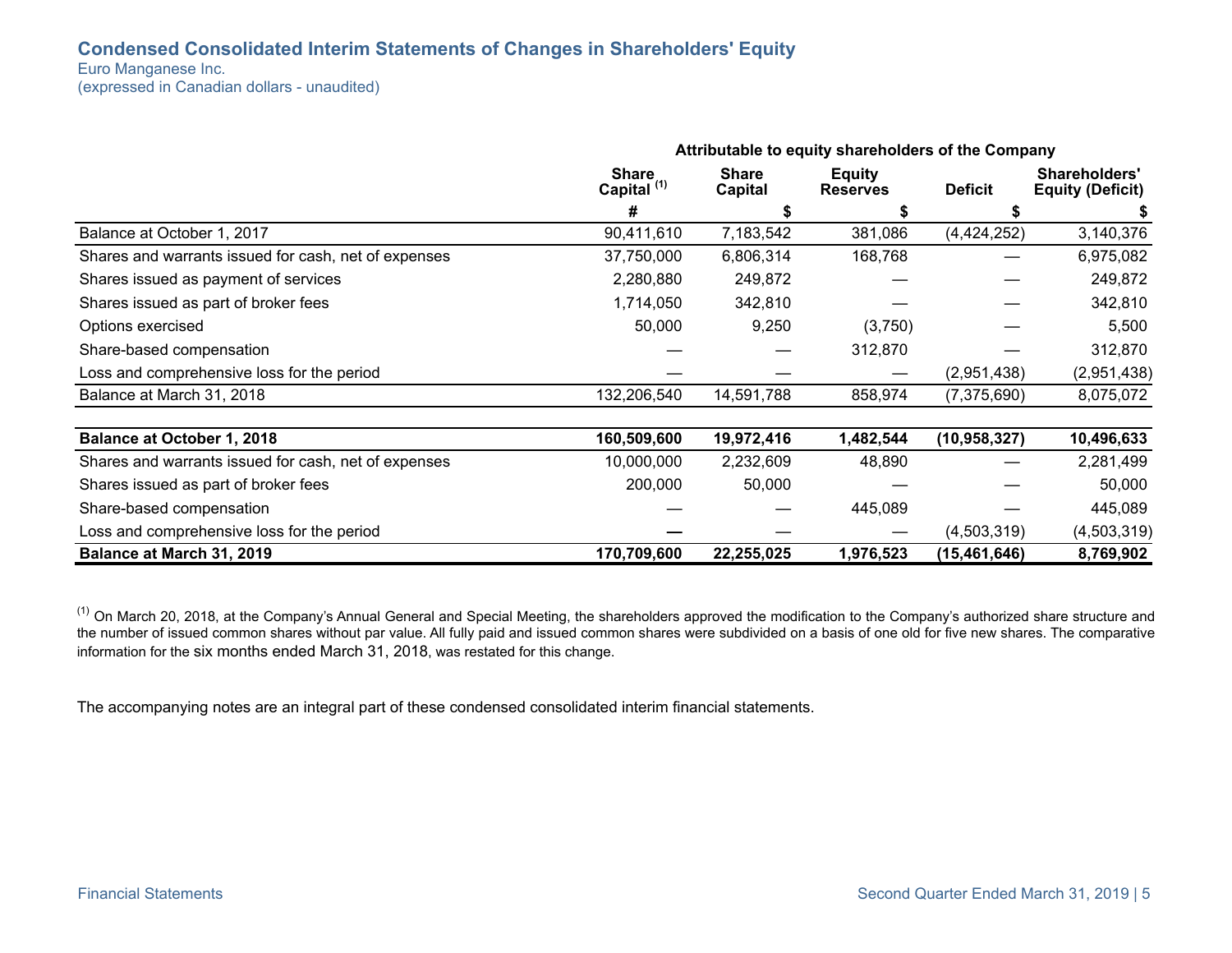## <span id="page-5-0"></span>**Condensed Consolidated Interim Statements of Cash Flows**

Euro Manganese Inc.

(expressed in Canadian dollars - unaudited)

|                                                        |                | <b>Six Months Ended March 31,</b> |             |
|--------------------------------------------------------|----------------|-----------------------------------|-------------|
|                                                        | <b>Note</b>    | 2019                              | 2018        |
|                                                        |                | S                                 | \$          |
| <b>Operating activities</b>                            |                |                                   |             |
| Net loss for the period                                |                | (4, 503, 319)                     | (2,951,438) |
| Less non-cash transactions:                            |                |                                   |             |
| Share-based compensation                               |                | 445,089                           | 312,870     |
| Shares and warrants for services                       |                |                                   | 201,363     |
| Depreciation                                           |                | 11,966                            | 2,055       |
| Accretion expense                                      | $\overline{7}$ | 36,478                            | 51,232      |
|                                                        |                | (4,009,786)                       | (2,383,918) |
| Changes in non-cash working capital items:             |                |                                   |             |
| Accounts payable                                       |                | (121, 980)                        | 63,727      |
| Accounts receivable                                    |                | 29,928                            | 17,672      |
| Prepaid expenses                                       |                | (67, 133)                         | 34,382      |
| Due to related parties                                 |                | (186, 600)                        | 47,243      |
|                                                        |                | (345, 785)                        | 163,024     |
| Cash used in operating activities                      |                | (4, 355, 571)                     | (2,220,894) |
| <b>Financing activities</b>                            |                |                                   |             |
| Common shares issued for cash, net of expenses         | 8(a)           | 2,085,777                         | 7,329,217   |
| Exercise of stock options                              |                |                                   | 5,500       |
| Cash generated from financing activities               |                | 2,085,777                         | 7,334,717   |
| <b>Investing activities</b>                            |                |                                   |             |
| Option and deposit for land                            | 6              | (997, 670)                        |             |
| Property & equipment acquisition                       | 5              | (7, 517)                          | (326, 673)  |
| Cash used in investing activities                      |                | (1,005,187)                       | (326, 673)  |
| (Decrease) Increase in Cash                            |                | (3,274,981)                       | 4,787,150   |
| Cash - beginning of period                             |                | 10,368,002                        | 2,860,994   |
| Cash - end of period                                   |                | 7,093,021                         | 7,648,144   |
|                                                        |                |                                   |             |
| Non-cash transactions excluded from above:             |                |                                   |             |
| Common shares issued as payment for financing services |                | (50,000)                          | (354, 135)  |
| Share issue cost                                       |                | 50,000                            | 354,135     |
| Warrants issued as payment of broker fees              |                |                                   |             |
| Equity reserve                                         |                | (48, 890)                         |             |
| Share capital                                          |                | 48,890                            |             |
| Issue of employee warrants                             |                |                                   |             |
| <b>Equity Reserve</b>                                  |                |                                   | 116,313     |
| <b>Share Capital</b>                                   |                |                                   | (116, 313)  |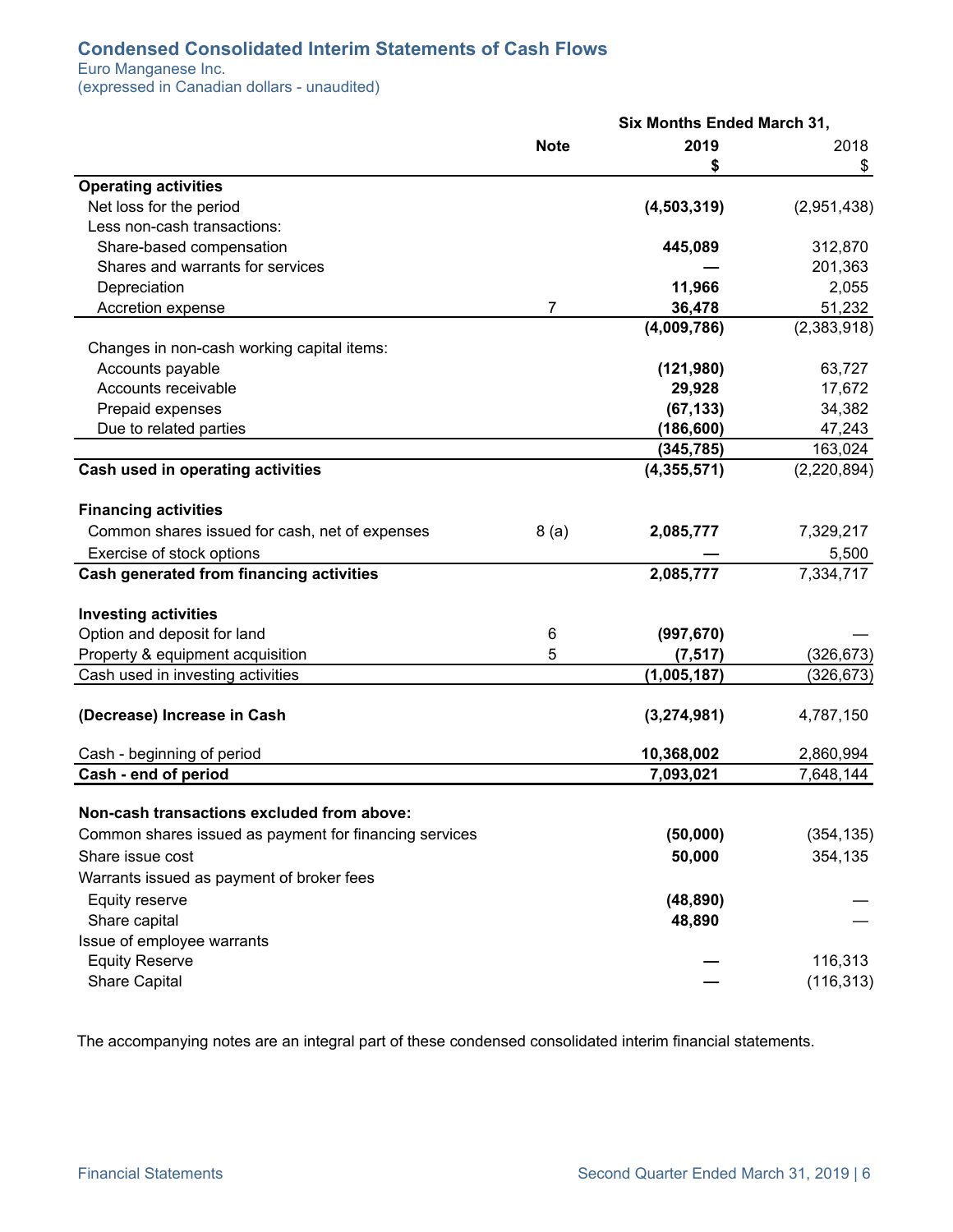<span id="page-6-0"></span>Euro Manganese Inc. (expressed in Canadian dollars - unaudited)

### **1. Nature of Operations and Liquidity**

Euro Manganese Inc. (the "Company") was incorporated as a private company under the British Columbia Business Corporations Act on November 24, 2014. The Company completed an initial public offering ("IPO") of its shares on the Australia Securities Exchange ("ASX") on September 28, 2018, and completed an IPO on the TSX Venture Exchange ("TSX-V") on October 2, 2018. The Company's common shares commenced trading on the TSX-V and CHESS Depository Interests ("CDIs", with each CDI representing one common share) started trading on the ASX on October 2, 2018, under the symbols "EMN.V" and "EMN.AX", respectively. The Company is focused on the evaluation and potential development of the Chvaletice deposit, which involves the re-processing of a manganese deposit hosted in historic mine tailings in the Czech Republic (the "Chvaletice Project"), for the production of highpurity electrolytic manganese metal ("HPEMM") and high-purity manganese sulphate monohydrate ("HPMSM").

The Company's corporate offices are located at 1040 West Georgia Street, Suite 1500, Vancouver, B.C., Canada, and its registered offices are located at Suite 1700, 666 Burrard Street, Vancouver, B.C., Canada.

These condensed consolidated interim financial statements have been prepared on a going concern basis, which contemplates the realization of assets and the satisfaction of liabilities in the normal course of business for at least the next twelve months.

As an early stage resource development company, it does not own any properties with established reserves, has no operating revenues and is unable to self-finance its operations. Further, there is no assurance that the evaluation and acquisition activities executed or planned by the Company for the Chvaletice Project will result in the development of a profitable commercial operation. The Company will likely operate at a loss while the Company is evaluating the potential of the Chvaletice Project.

At March 31, 2019, the Company's equity totaled \$8,769,902 and working capital totaled \$6,415,635, including cash of \$7,093,021. These capital resources are expected to provide sufficient working capital to fund its corporate and committed project development costs for at least twelve months from the date of these financial statements.

Additional funding will be required for further evaluation and development work including the completion of feasibility studies, environmental studies, permitting, as well as the potential future construction of infrastructure and facilities for the Chvaletice Project. The ability of the Company to arrange such equity or other financing in the future will depend principally upon prevailing market conditions and the performance of the Company. Such additional funding may not be available when needed, if at all, or be available on terms favorable to the Company. Failure to obtain such additional financing could result in delay or indefinite postponement of further evaluation and development of the Company's principal property and could result in material adjustments to the carrying values of assets.

## **2. Basis of Preparation**

#### *2.1 Statement of compliance*

These condensed consolidated interim financial statements have been prepared in accordance with International Financial Reporting Standards ("IFRS") as issued by the International Accounting Standards Board ("IASB") applicable to the preparation of interim financial statements, including IAS 34 *Interim financial reporting*. The comparative information has also been prepared on this basis.

These condensed interim consolidated financial statements do not include all the information required for full annual financial statements and therefore should be read in conjunction with our audited consolidated financial statements for the year ended September 30, 2018.

These condensed consolidated interim financial statements were prepared by management and approved by the Board of Directors of the Company (the "Board") on May 10, 2019.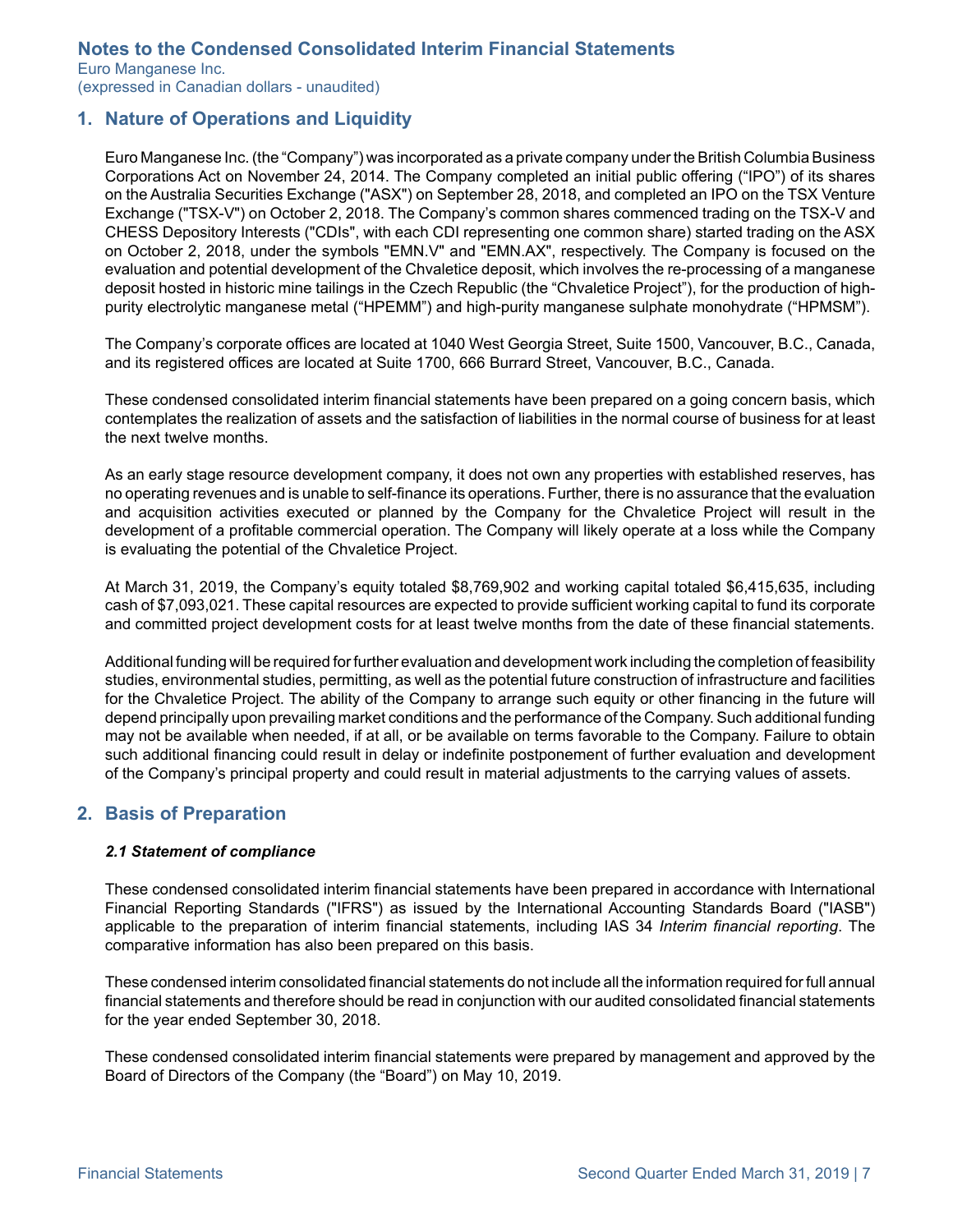<span id="page-7-0"></span>Euro Manganese Inc. (expressed in Canadian dollars - unaudited)

## **2. Basis of Preparation (continued)**

#### *2.2 Basis of measurement*

These condensed consolidated interim financial statements have been prepared using the accrual basis of accounting except for cash flow information. In addition, these condensed consolidated interim financial statements have been prepared on the historical cost basis.

#### *2.3 Basis of consolidation*

These condensed consolidated interim financial statements incorporate the accounts of the Company and the entities controlled by the Company. The Company controls an entity when it is exposed to, or has rights to, variable returns from its involvement with the entity and has the ability to affect those returns through its power over the entity. The condensed consolidated interim financial statements include the accounts of the Company's subsidiaries from the date of control commences until the date that control ceases. The financial statements of its wholly-owned subsidiary, Mangan Chvaletice s.r.o. ("Mangan"), are included in the condensed consolidated interim financial statements for both periods presented. All significant intercompany transactions and balances have been eliminated.

#### *2.4 Share split - Subdivision of shares on a one-for-five basis*

On March 20, 2018, at the Company's Annual General and Special Meeting, the shareholders approved the modification to the Company's authorized share structure and the number of issued common shares without par value. All fully paid and issued common shares were subdivided on a basis of one old for five new shares. As a result, a total of 26,441,308 outstanding common shares of the Company were converted to 132,206,540 new common shares.

To reflect the subdivision of shares on a one-for-five, all shares, options and warrants balances presented in these statements have been increased, where applicable, by a factor of five and their respective unit share price has been reduced by the same ratio.

#### **3. Significant Accounting Policies, Estimates and Judgments**

#### *3.1 Change in accounting policies*

The accounting policies applied in the preparation of these condensed interim consolidated financial statements are consistent with those applied and disclosed in the Company's audited consolidated financial statements for the year ended September 30, 2018, except for the following:

a) IFRS 9 *Financial Instruments* ("IFRS 9")

IFRS 9 is effective for annual periods beginning on or after January 1, 2018, and sets out requirements for recognizing and measuring financial assets, financial liabilities and some contracts to buy or sell non-financial items. This standard replaces IAS 39 *Financial instruments: recognition and measurement* ("IAS 39"). IFRS 9 for the most part retains the existing requirements in IAS 39 for the classification and measurement of financial liabilities. However, it eliminates the previous IAS 39 financial assets categories of held to maturity, loans and receivables and available for sale. IFRS 9 allows for exemption from restating prior periods in respect to the standard's classification and measurement requirements. The Company chose to apply this exemption upon initial adoption, however, the adoption had no impact on the comparative period's financial statements.

Upon adoption of IFRS 9, the Company changed its accounting policy for financial instruments as follows: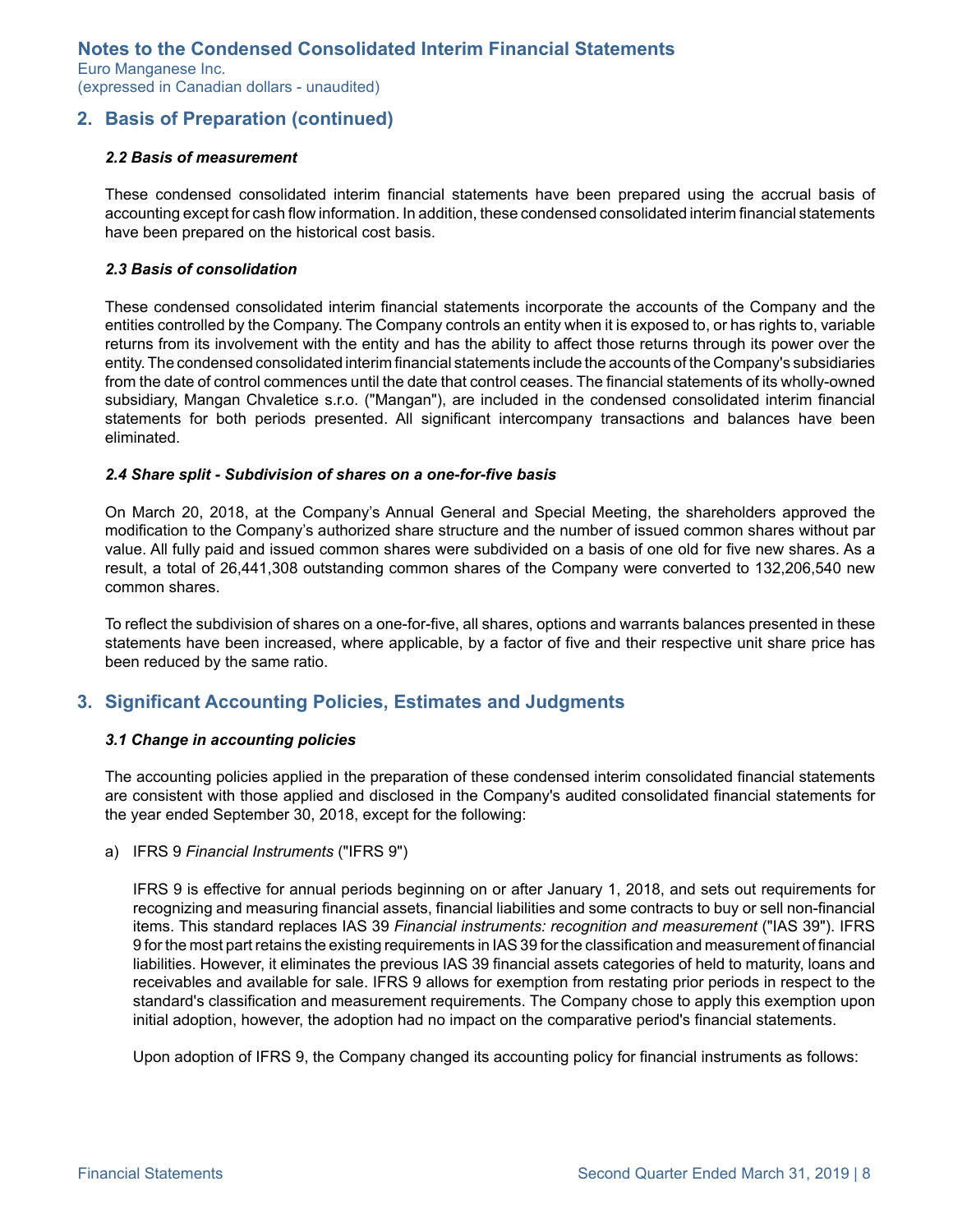Euro Manganese Inc. (expressed in Canadian dollars - unaudited)

## **3. Significant Accounting Policies, Estimates and Judgments (continued)**

*i) Classification*

Classification of financial instruments is determined at initial recognition.

A financial asset is classified as measured at: amortized cost, fair value through other comprehensive income ("FVOCI") or fair value through profit or loss ("FVTPL"). The classification of financial assets is generally based on the business model in which a financial asset is managed and its contractual cash flow characteristics. The derivatives embedded in contracts where the host is a financial asset in the scope of the standard are never separated. Instead, the hybrid financial instrument as a whole is assessed for classification. The Company's first option payment for the shares of E.P. Chvaletice s.r.o. ("EPCS") is classified as FVTPL (note 6). The Company's cash and accounts receivable are classified as measured at amortized cost.

A financial liability is measured at amortized cost, unless it is required to be measured at FVTPL such as instruments held for trading or derivatives, or the Company opted to measure the liability as FVTPL. The Company's accounts payable, due to related parties and deferred consideration are classified as measured at amortized cost.

*ii) Measurement*

*Financial assets and liabilities at FVTPL -* Financial assets and liabilities at FVTPL are initially recognized at fair value and transaction costs are expensed in the consolidated statement of income. Realized and unrealized gains and losses arising from changes in the fair value of the financial assets or liabilities held at FVTPL are included in the consolidated statement of income in the period in which they arise. Where the Company has opted to designate a financial liability at FVTPL, any changes associated with the Company's own credit risk will be recognized in other comprehensive income ("OCI").

*Financial assets at FVOCI* - Investments in equity instruments at FVOCI are initially recognized at fair value plus transaction costs. Subsequently, they are measured at fair value, with gains and losses arising from changes from initial recognition recognized in OCI.

*Financial assets and liabilities at amortized cost -* Financial assets and liabilities at amortized cost are initially recognized at fair value, and subsequently carried at amortized cost less any impairment.

#### *iii) Impairment of financial assets*

An expected credit loss ("ECL") model applies to financial assets measured at amortized cost, contract assets and debt investments at FVOCI, but not to investments in equity instruments.

The application of the simplified approach to measuring the ECL, which uses a lifetime expected loss allowance for all trade receivables, had no impact on the carrying amounts of the Company's financial assets on the transition date given the accounts receivable are mostly taxes receivable and therefore outside of scope of IFRS 9.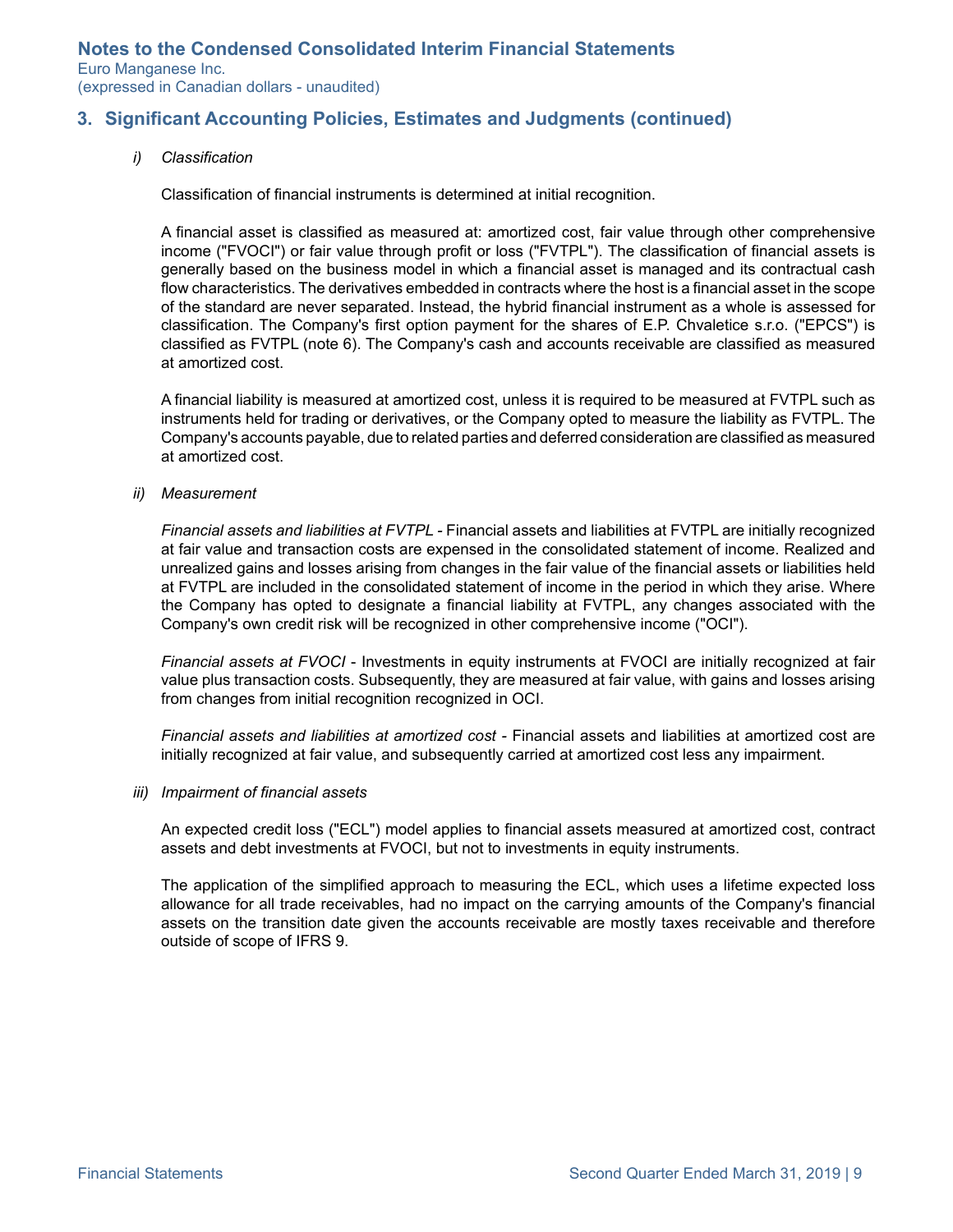<span id="page-9-0"></span>Euro Manganese Inc. (expressed in Canadian dollars - unaudited)

## **3. Significant Accounting Policies, Estimates and Judgments (continued)**

#### *iv) Derecognition*

Financial assets are derecognized when the investments mature or are sold, and substantially all the risks and rewards of ownership have been transferred. A financial liability is derecognized when the obligation under the liability is discharged, canceled or expired. Gains and losses on derecognition are recognized within finance income and finance costs, respectively. Gains or losses on financial assets classified as FVOCI remain within accumulated OCI.

*v) Fair value of financial instruments*

The fair values of quoted investments are based on current prices. If the market for a financial asset is not active, the Company establishes fair value by using valuation techniques. These include the use of recent arm's length transactions, reference to other instruments that are substantially the same, discounted cash flow analysis, and option pricing models refined to reflect the financial asset's specific circumstances.

b) IFRS 15 *Revenue from Contracts with Customers* ("IFRS 15")

IFRS 15 is applicable for annual periods beginning on or after as of January 1, 2018, and covers principles that an entity shall apply to report useful information to users of financial statements about the nature, amount, timing, and uncertainty of revenue and cash flows arising from a contract with a customer.

The Company does not yet have revenues from contracts with customers and therefore this accounting standard has no impact on the financial statements of the Company.

#### *3.2 Significant estimates and judgments*

The preparation of financial statements requires the use of estimates and judgments that affect the amounts reported and disclosed in the consolidated financial statements and related notes. These estimates and judgments are based on management's best knowledge of the relevant facts and circumstances, taking into consideration previous experience, but actual results may differ materially from the amounts included in the financial statements. The significant estimates and judgments applied in the preparation of these unaudited condensed consolidated interim financial statements are consistent with those applied and disclosed in Note 3.13 to the Company's audited consolidated financial statements for the year ended September 30, 2018.

In addition, the Company applied significant judgment in determining the fair value of the first option payment pursuant to an option agreement with EPCS ("EPCS Option Agreement") and its classification as financial instrument at FVTPL (Note 6).

#### *3.3 New standards and pronouncements not yet adopted*

Certain new standards, interpretations, amendments and improvements to existing standards were issued by the IASB. The following has not yet been adopted by the Company and being evaluated to determine its impact:

IFRS 16 - *Leases* ("IFRS 16") - The new standard on lease accounting was issued on January 13, 2016 and replaces the current guidance in IAS 17 *Lease Accounting*. The new standard results in substantially all lessee leases being recorded on the consolidated statement of financial position. IFRS 16 is effective for annual periods beginning on or after January 1, 2019, with early adoption permitted. The Company is currently evaluating the impact of this new standard on the Company's financial statement measurements and disclosures.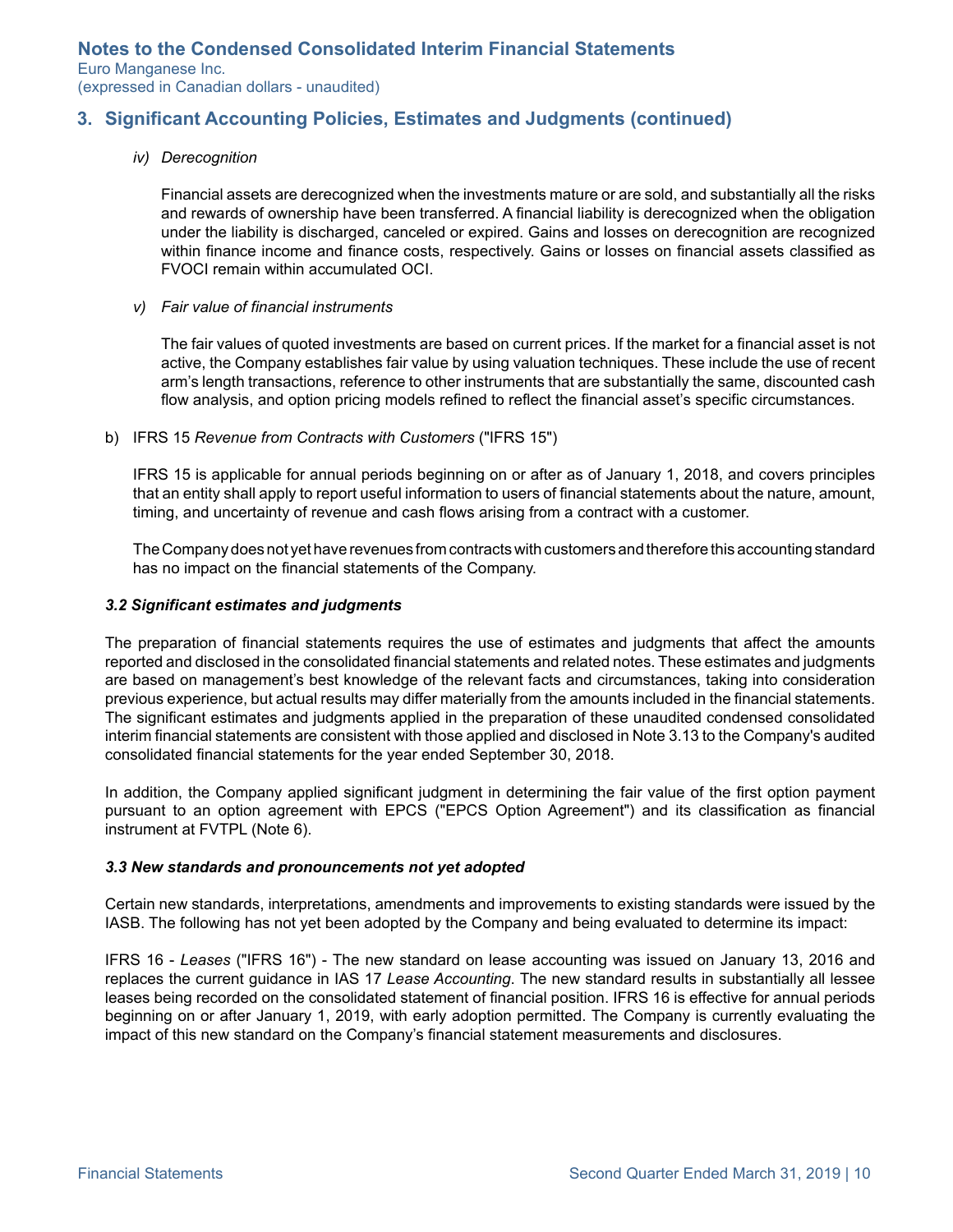<span id="page-10-0"></span>Euro Manganese Inc. (expressed in Canadian dollars - unaudited)

## **4. Exploration and Evaluation Assets**

The Company was formed with the objective of evaluating, acquiring, developing and operating the Chvaletice Project as an HPEMM and HPMSM project. The Company holds two exploration licenses for the Chvaletice Project (the "Licenses"), both expiring May 31, 2023. On April 17, 2018, with effect from April 28, 2018, the Company was issued a Preliminary Mining Permit by the Czech Ministry of Environment, referred to by the Ministry as the prior consent of the establishment of the Mining Lease District (the "Preliminary Mining Permit"). The Preliminary Mining Permit, valid until April 30, 2023, covers the areas included in Licenses and secures the Company's rights for the entire deposit. The Preliminary Mining Permit forms one of the prerequisites for the application for the establishment of the Mining Lease District and represents one of the key steps towards final permitting for the project. The establishment of the Mining Lease District, the application for the final Mining Permit, and applications for permits relating to the construction of infrastructure required for the project, are required prior to operation at the Chvaletice Manganese Project.

The acquisition of Mangan included granting a 1.2% net smelter royalty interest and the issue, over a four-year period, of common shares of the Company in five equal tranches, each valued at \$300,000 (note 7). The carrying value of the Company's exploration and evaluation assets of \$1,249,086 represents the fair value of the initial share consideration following the acquisition date of Mangan on May 13, 2016, as well as the discounted value of the deferred share consideration, as determined by the Company on the acquisition date.

### **5. Property and Equipment**

|                                 | March 31, 2019   |         |              |  |
|---------------------------------|------------------|---------|--------------|--|
|                                 | <b>Equipment</b> | Land    | <b>Total</b> |  |
|                                 | \$               | \$      | \$           |  |
| Cost                            |                  |         |              |  |
| October 1, 2018                 | 58,932           | 318,729 | 377,661      |  |
| Additions                       | 7,517            |         | 7,517        |  |
| March 31, 2019                  | 66,449           | 318,729 | 385,178      |  |
|                                 |                  |         |              |  |
| <b>Accumulated depreciation</b> |                  |         |              |  |
| October 1, 2018                 | (8, 551)         |         | (8, 551)     |  |
| Additions                       | (11,966)         |         | (11, 966)    |  |
| March 31, 2019                  | (20, 517)        |         | (20, 517)    |  |
|                                 |                  |         |              |  |
| <b>Net Book Value</b>           |                  |         |              |  |
| October 1, 2018                 | 50,381           | 318,729 | 369,110      |  |
| March 31, 2019                  | 45,932           | 318,729 | 364,661      |  |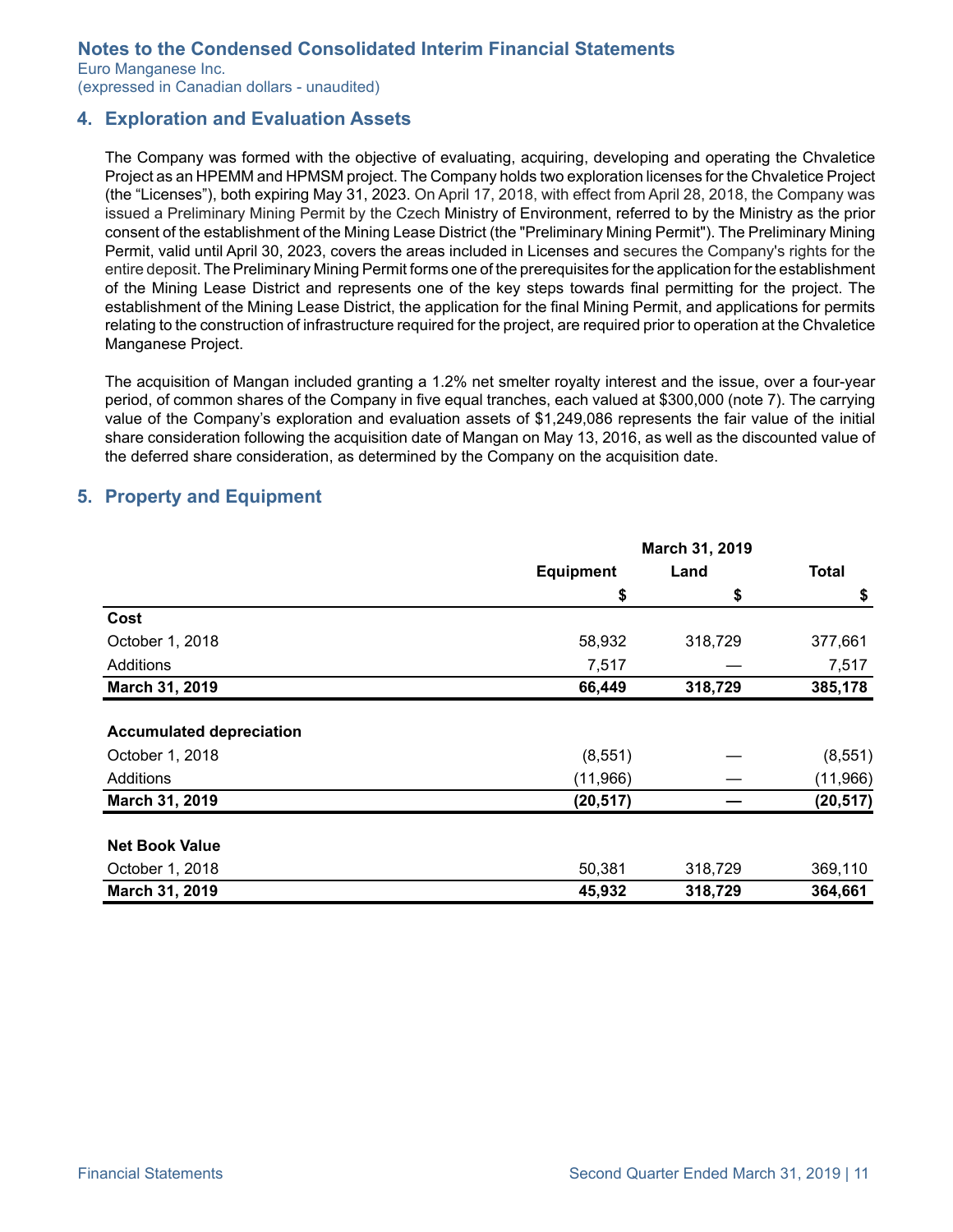<span id="page-11-0"></span>Euro Manganese Inc.

(expressed in Canadian dollars - unaudited)

## **5. Property and Equipment (continued)**

|                          | March 31, 2018 |                |         |  |
|--------------------------|----------------|----------------|---------|--|
|                          | Equipment      | Land           | Total   |  |
|                          | \$             | \$             | \$      |  |
| Cost                     |                |                |         |  |
| October 1, 2017          | 11,588         |                | 11,588  |  |
| Additions                | 7,939          | (a)<br>318,734 | 326,673 |  |
| March 31, 2018           | 19,527         | 318,734        | 338,261 |  |
|                          |                |                |         |  |
| Accumulated depreciation |                |                |         |  |
| October 1, 2017          | (2,895)        |                | (2,895) |  |
| Additions                | (2,055)        |                | (2,055) |  |
| March 31, 2018           | (4,950)        |                | (4,950) |  |
|                          |                |                |         |  |
| Net Book Value           |                |                |         |  |
| October 1, 2017          | 8,693          |                | 8,693   |  |
| March 31, 2018           | 14,577         | 318,734        | 333,311 |  |

 $<sup>(a)</sup>$  In November 2017, the Company acquired land near the Chvaletice Project area.</sup>

#### **6. EPCS Option**

On October 17, 2018, the Company, through its Czech subsidiary Mangan, made the first option payment of 14 million Czech Korunas (\$815,000) as stipulated in the EPCS Option Agreement for the purchase of a 100% interest in EPCS dated on August 13, 2018. EPCS is a Czech operating company whose principal asset is a large parcel of industrial zoned land adjacent to the Chvaletice Manganese Project, where the Company proposes to develop its high-purity manganese processing facility.

Pursuant to the EPCS Option Agreement, the Company has the right to acquire a 100% interest in EPCS by making two additional instalments aggregating 126 million Czech Koruna (approximately \$7.32 million) as follows:

- a) an instalment of 42,000,000 Czech Koruna (approximately \$2.44 million), within 60 days of final approval of the environmental impact assessment for the Chvaletice Manganese Project, but no later than three years after signing the EPCS Option Agreement. The three-year term may be extended under certain circumstances by up to one year; and
- b) a final instalment of 84,000,000 Czech Koruna (approximately \$4.88 million), due upon receipt of all development permits for the Chvaletice Manganese Project, but no later than five years after signing the EPCS Option Agreement.

The first payment made on October 17, 2018, is a derivative classified as FVTPL due to the following:

- a) The option is for the acquisition of shares of EPCS rather than a non-monetary asset;
- b) It does not meet any of the scope exceptions from recognition as a derivative under IFRS 9;
- c) Control of the Company over EPCS is not present until the third option payment is made. The remaining two payments are dependent on the Board's approval and are not legally enforceable by the shareholder of EPCS.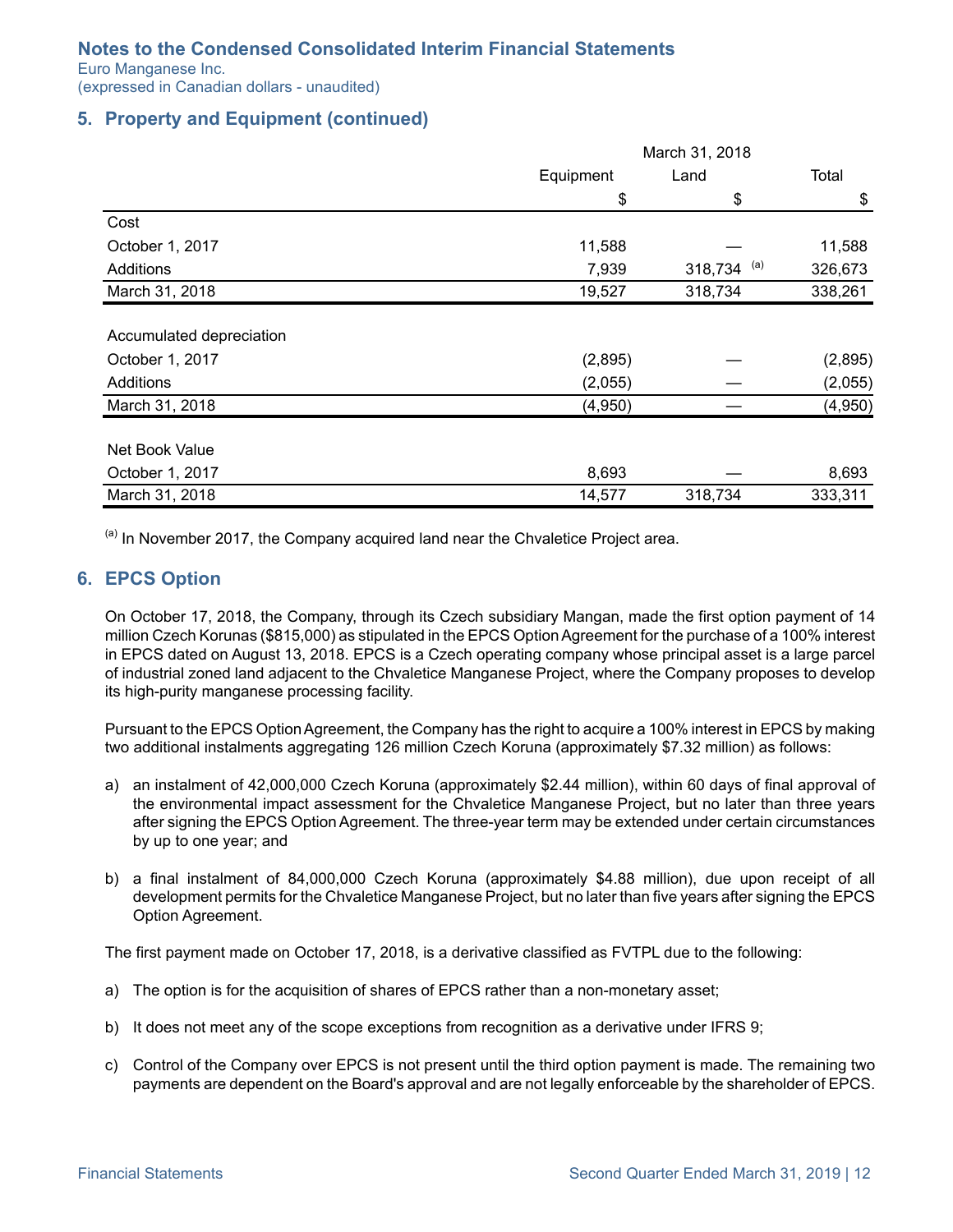<span id="page-12-0"></span>Euro Manganese Inc. (expressed in Canadian dollars - unaudited)

### **6. EPCS Option (continued)**

On February 7, 2019, the Company signed an amendment to the Option Agreement (the "Amendment"), funding, through EPCS, the purchase of several land parcels adjacent to the land owned by EPCS, and thus increasing the Option Agreement value by 3,500,000 Czech Koruna (approximately \$203,000). Pursuant to the Amendment, in the event that EPCS is not ultimately acquired under the Option Agreement, the ownership of these land parcels will be transferred to Mangan at no additional cost. The portion of this additional amount paid as at March 31, 2019, was 3,150,000 Czech Koruna (\$182,670) and was classified as a deposit for land under other non-current assets. The remainder of the balance, 350,000 Czech Koruna (\$20,550), was paid on May 6, 2019.

There was no change in the fair value of the option in the period from the payment to March 31, 2019.

### **7. Deferred Consideration**

The deferred consideration relates to the Company's remaining share issuance commitment in connection with the acquisition of its exploration and evaluation assets (note 4). Movement in the deferred consideration during the six months ended March 31, 2019 and 2018 is as follows:

|                                                            | Six months ended March 31, |            |  |
|------------------------------------------------------------|----------------------------|------------|--|
|                                                            | 2019                       | 2018       |  |
|                                                            | \$                         | \$         |  |
| Balance, beginning of the year                             | 515,773                    | 724,377    |  |
| Accretion during the period                                | 36,478                     | 51,232     |  |
| Fair value of share consideration issued during the period |                            |            |  |
| Balance, end of the period                                 | 552,251                    | 775,609    |  |
| Less: current portion                                      | (295, 101)                 | (285, 104) |  |
|                                                            | 257,150                    | 490,505    |  |

At March 31, 2019, the Company has a commitment to issue common shares for a cumulative total value of \$600,000 in two tranches of \$300,000 each due on May 13, 2019 and 2020. The number of shares to be issued will be based on the value of the Company's shares at the time of each issuance, which is defined to be the 20 trading day weighted average of the Company's share price. Pursuant to an amending agreement between the Company and Mangan's founding shareholders dated June 15, 2018, the terms of the remaining obligations were modified to (i) limit the minimum deemed value of the shares to be issued under the last two tranches so as not to be less than \$0.05 per share; (ii) provide the Company with an option to settle the remaining two tranches in cash rather than shares; and (iii) require the last two tranches to be settled in cash in the event that the remaining two share issuances result in the deemed value of below \$0.05 per share.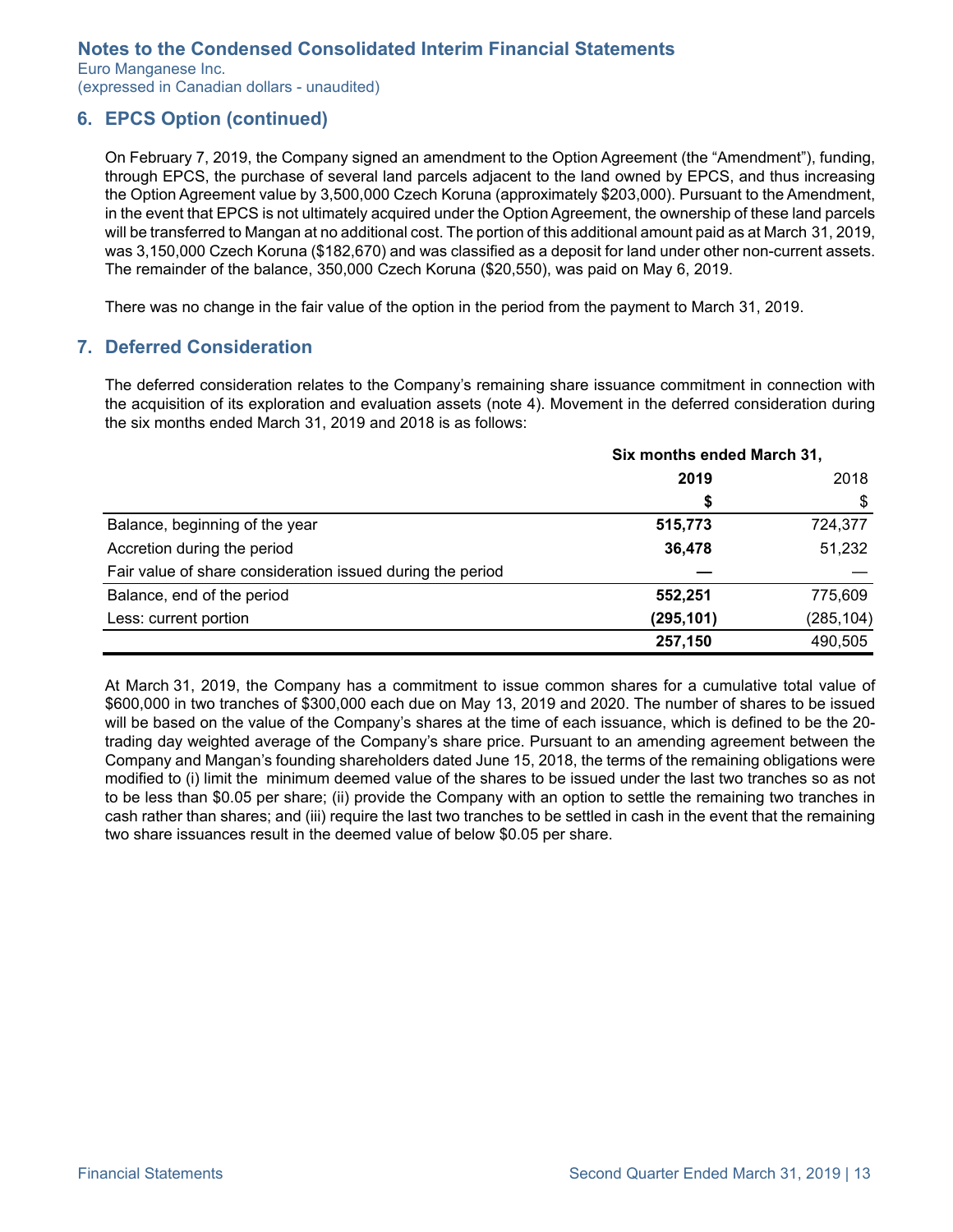<span id="page-13-0"></span>Euro Manganese Inc. (expressed in Canadian dollars - unaudited)

#### **8. Equity**

#### **a) Common shares**

The Company has unlimited authorized common shares with no par value.

|                                         |                    | Number of<br>common |               |
|-----------------------------------------|--------------------|---------------------|---------------|
|                                         | <b>Share price</b> | shares              | Share capital |
|                                         | \$                 |                     | \$            |
| <b>Balance at October 1, 2018</b>       |                    | 160,509,600         | 19,972,416    |
| Shares issued pursuant to IPO in Canada |                    |                     |               |
| Initial public offering                 | 0.25               | 10,000,000          | 2,500,000     |
| Less: Cash expenses paid                |                    |                     | (414, 223)    |
|                                         |                    | 10,000,000          | 2,085,777     |
| Less: non-cash expenses:                |                    |                     |               |
| Issue costs accrued in prior period     |                    |                     | 245,722       |
| Broker warrants issued                  |                    |                     | (98, 890)     |
|                                         |                    |                     | 2,232,609     |
| Shares issued for broker fees           | 0.25               | 200,000             | 50,000        |
| Balance at March 31, 2019               |                    | 170,709,600         |               |
|                                         |                    |                     | 22,255,025    |

The following is a summary of shares issued during the six months ended March 31, 2019:

i) Shares issued for cash and broker fees:

On October 2, 2018, the Company completed its IPO on the TSX-V of 10,000,000 common shares at a price of \$0.25 per share, for aggregate gross proceeds of \$2,500,000. Fees payable to the Canadian agent included the corporate finance fee, plus 6% of the aggregate gross proceeds of the Canadian IPO in excess of \$1,500,000, payable 1% or \$10,000 in cash and 5% in fully paid common shares (200,000 shares valued at \$50,000), and a warrant entitling the Canadian agent to purchase 10% of the common shares issued in excess of 6,000,000 common shares (400,000 shares) at an exercise price of \$0.375 per share for a period of 36 months from the date of issue (the "Canadian Agent's Warrant").

#### ii) Escrowed securities

Upon the listing of the Company's CDIs and common shares on the ASX and TSXV, respectively, certain of its securities became subject to escrow. Specifically, under National Policy 46-201 Escrow for Initial Public Offerings ("NP 46-201"), 29,045,361 common shares and 5,600,000 options became subject to escrow. Under the TSX-V's Seed Sale Resale Restrictions ("SSRR"), 778,575 common shares and 225,000 options became subject to escrow. Under the ASX Listing Rules, 25,522,290 common shares, 9,550,000 options and 8,684,015 warrants became subject to escrow.

In many cases, a particular holder, or particular common share, option or warrant, will be subject to escrow under one or more of NP 46-201, SSRR and ASX Listing Rules. In such cases, the particular security will not be released from escrow until the release schedule for all regimes have been met. Accordingly, as of the date of these consolidated financial statements, the following securities remain subject to escrow and are scheduled to be released as follows: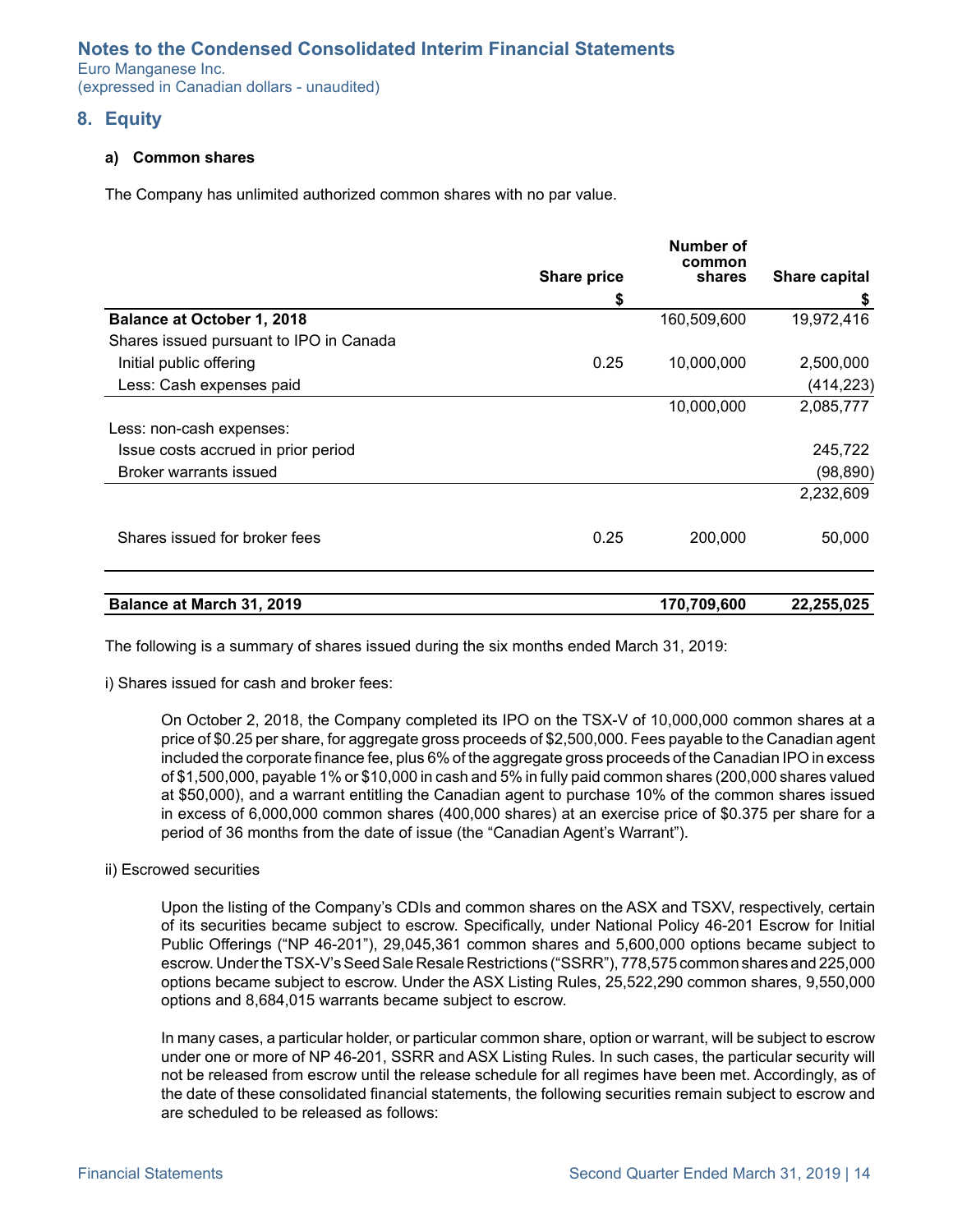Euro Manganese Inc. (expressed in Canadian dollars - unaudited)

## **8. Equity (continued)**

|                    | <b>Common shares</b> | <b>Options</b> | <b>Warrants</b> |
|--------------------|----------------------|----------------|-----------------|
| May 13, 2019       | 1,500,000            |                |                 |
| August 15, 2019    |                      | 900,000        |                 |
| October 2, 2019    | 2,093,632            | 406,250        |                 |
| April 2, 2020      | 1.874.466            | 406.250        |                 |
| September 28, 2020 | 22,843,304           | 7,175,000      | 8,684,015       |
|                    | 28,311,402           | 8,887,500      | 8,684,015       |

#### **b) Share options**

The Company has a rolling share-based compensation plan (the "Plan") allowing for the reservation of a maximum 10% of the common shares issued and outstanding at any given time for issuance under the Plan. Under the Plan, all stock options are granted at the discretion of the Company's board of directors. The term of any option granted may not exceed ten years and the exercise price may not be less than the market value of the Company shares or, if the Company's shares are not traded on a stock exchange, the share value equal to the Company's most recent arm's length equity financing share price.

Current outstanding options have an expiry date of ten years and vest over a period of 24 months. A continuity summary of the stock options granted and outstanding under the Plan for the six months ended March 31, 2019 and the year ended September 30, 2018, is presented below:

|                                  |                            | March 31, 2019                                          |                            | September 30, 2018                                      |
|----------------------------------|----------------------------|---------------------------------------------------------|----------------------------|---------------------------------------------------------|
|                                  | Number of<br>share options | Weighted<br>average<br>exercise price<br>(\$/per share) | Number of<br>share options | Weighted<br>average<br>exercise price<br>(\$/per share) |
| Balance, beginning of the period | 12,525,000                 | 0.15                                                    | 7,250,000                  | 0.10                                                    |
| Options granted                  | 2,725,000                  | 0.28                                                    | 5,725,000                  | 0.20                                                    |
| Options exercised                |                            |                                                         | (50,000)                   | 0.11                                                    |
| Options expired                  |                            |                                                         | (149, 995)                 | 0.09                                                    |
| Options forfeited                |                            |                                                         | (250, 005)                 | 0.10                                                    |
| Balance, end of the period       | 15,250,000                 | 0.17                                                    | 12,525,000                 | 0.15                                                    |

During the six months ended March 31, 2019 the Company recorded share-based compensation expense of \$445,089 (six months ended March 31, 2018 - \$312,870) of which \$137,470 has been allocated to project expenses (six months ended March 31, 2018 - \$97,323) and \$307,619 to administrative expenses (six months ended March 31, 2018 - \$215,547).

The average fair value of share options granted in the six months ended March 31, 2019, was estimated to be \$0.22 per share option. To determine the fair value of the share options granted to employees, including directors, and non-employees on the grant date, the Company used the Black-Scholes option pricing model with the following weighted-average assumptions: risk free interest rate of 1.78%, expected life of 9 years, annualized volatility of 90%, dividend and forfeiture rates at nil%, option exercise price of \$0.28 per share option.

Option pricing models require the input of highly subjective assumptions. The expected life of the options considered such factors as the average length of time similar option grants in the past have remained outstanding prior to exercise and the vesting period of the grants. Volatility was estimated based on volatility assumptions of comparable companies. Changes in the subjective input assumptions can materially affect the estimated fair value of the options.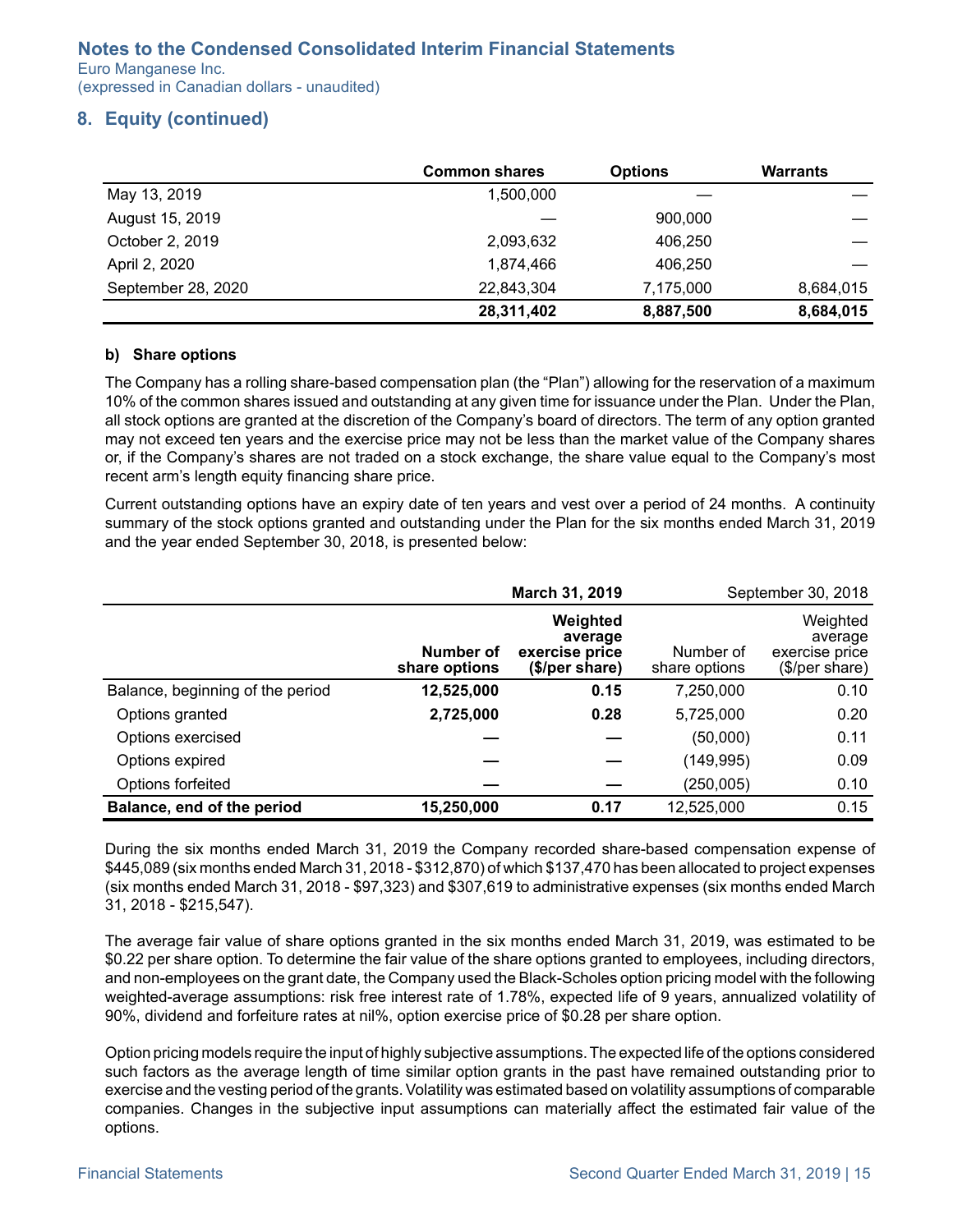Euro Manganese Inc.

(expressed in Canadian dollars - unaudited)

## **8. Equity (continued)**

The balance of options outstanding and exercisable at March 31, 2019, is as follows:

|                              | <b>Options outstanding &amp; exercisable</b> |                                                              | Options exercisable <sup>(a)</sup>     |                                                              |
|------------------------------|----------------------------------------------|--------------------------------------------------------------|----------------------------------------|--------------------------------------------------------------|
| Exercise price<br>(\$/Share) | Number of share<br>options                   | Weighted average<br>remaining<br>contractual life<br>(years) | Number of share<br>options outstanding | Weighted average<br>remaining<br>contractual life<br>(years) |
| 0.08                         | 1,625,000                                    | 7.1                                                          | 1,625,000                              | 7.1                                                          |
| 0.10                         | 1,775,000                                    | 7.9                                                          | 1,249,965                              | 7.9                                                          |
| 0.11                         | 4,100,000                                    | 8.5                                                          | 2,733,310                              | 8.5                                                          |
| 0.20                         | 3,725,000                                    | 8.9                                                          | 2,483,295                              | 8.9                                                          |
| 0.25                         | 1,300,000                                    | 9.4                                                          | 433,333                                | 9.4                                                          |
| 0.28                         | 2,725,000                                    | 9.9                                                          | 908,333                                | 9.9                                                          |
| 0.17                         | 15,250,000                                   | 8.7                                                          | 9,433,236                              | 8.5                                                          |

 $(2)$  Certain options are subject to escrow (note 8 a) ii)).

#### **c) Warrants**

|                                      | March 31, 2019   |                                                        | September 30, 2018    |                                        |
|--------------------------------------|------------------|--------------------------------------------------------|-----------------------|----------------------------------------|
|                                      | <b>Number of</b> | <b>Weighted-</b><br>average<br>warrants exercise price | Number of<br>warrants | Weighted-<br>average<br>exercise price |
|                                      |                  | \$                                                     |                       | \$                                     |
| Outstanding, beginning of the period | 5,784,015        | 0.20                                                   | 2,927,265             | 0.11                                   |
| Issued                               | 2,900,000        | 0.38                                                   | 2,856,750             | 0.30                                   |
| Exercised                            |                  |                                                        |                       |                                        |
| <b>Expired</b>                       |                  |                                                        |                       |                                        |
| Outstanding, end of the period       | 8,684,015        | 0.26                                                   | 5,784,015             | 0.20                                   |

As at March 31, 2019, the following warrants were outstanding:

| <b>Expiry date</b> | Weighted<br>average<br>exercise price | Number of<br>warrants <sup>(a)</sup> | Weighted<br>average<br>remaining<br>contractual life<br>(years) |
|--------------------|---------------------------------------|--------------------------------------|-----------------------------------------------------------------|
| June 16, 2019      | 0.11                                  | 2,042,895                            | 0.2                                                             |
| June 30, 2019      | 0.11                                  | 292,250                              | 0.2                                                             |
| July 31, 2019      | 0.11                                  | 417,295                              | 0.3                                                             |
| August 18, 2019    | 0.11                                  | 174,825                              | 0.4                                                             |
| February 28, 2021  | 0.30                                  | 2,856,750                            | 1.9                                                             |
| October 1, 2021    | 0.38                                  | 2,900,000                            | 2.5                                                             |
|                    | 0.26                                  | 8,684,015                            | 1.5                                                             |

 $(a)$  Certain warrants are subject to escrow (note 8 a) ii)).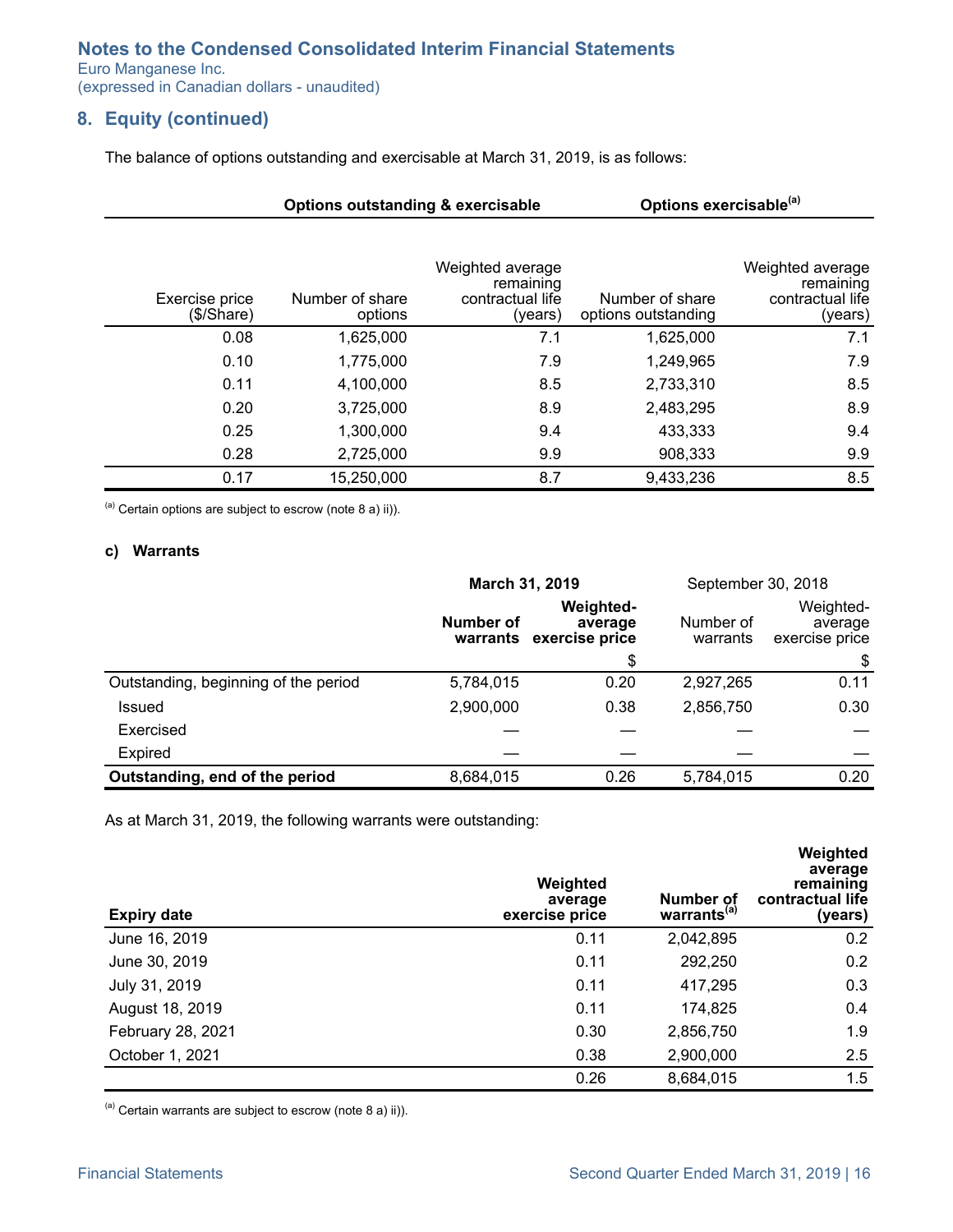<span id="page-16-0"></span>Euro Manganese Inc. (expressed in Canadian dollars - unaudited)

## **8. Equity (continued)**

On October 2, 2018, in connection with the IPO in Australia and Canada, the Company issued warrants entitling the Australian and Canadian agents to purchase 2,500,000 and 400,000 common shares, respectively, at \$0.375 per share. Based on Black-Scholes pricing model using a risk-free rate of 2.19%, an expected life of 3.0 years, an annualized volatility of 90% (based on volatility assumptions of comparable companies), a dividend rate of nil, and a share price of \$0.25, these warrants were assigned an estimated total value of \$354,466.

### **9. Related Party Transactions**

Transactions between the Company and its subsidiary have been eliminated on consolidation and are not disclosed in this note. Details of transactions between the Company and other related parties are disclosed below. Related parties include the board of directors and officers, close family members and enterprises that are controlled by these individuals as well as certain consultants performing similar functions.

a) Key management compensation

Key management personnel include the board of directors and the Chief Executive Officer, Chief Financial Officer, the Managing Director of the Company's Czech subsidiary the Vice President, Corporate Development and Corporate Secretary, and the Vice President, Project Development.

During the three and six months ended March 31, 2019, and 2018, the Company incurred the following expenses to officers or directors of the Company or companies with common directors:

|                                                                                  | Three months ended March 31, |         | <b>Six Months Ended March 31,</b> |         |
|----------------------------------------------------------------------------------|------------------------------|---------|-----------------------------------|---------|
|                                                                                  | 2019                         | 2018    | 2019                              | 2018    |
|                                                                                  | Ŝ.                           | \$      |                                   |         |
| Salaries and consulting fees payable to<br>directors and officers of the Company | 372.613                      | 341.276 | 758,980                           | 649.420 |
| Directors' and officers' stock-based<br>compensation                             | 226,657                      | 185,532 | 300.371                           | 230,413 |
|                                                                                  | 599,270                      | 526,808 | 1,059,351                         | 879,833 |

b) Related party transactions during the three and six months ended March 31, 2019 and 2018

A Company director is associated with PRK Partners s.r.o. ("PRK"), a legal firm based in the Czech Republic. During the three and six months ended March 31, 2019, PRK's legal fees charged to the Company totaled \$104,539 and \$140,256 respectively (three and six months ended March 31, 2018 - \$20,750 and \$47,556, respectively).

c) The balances payable to related parties at the period ends were as follows:

|                                                                         | March 31, 2019 | September 30,<br>2018 |
|-------------------------------------------------------------------------|----------------|-----------------------|
|                                                                         |                |                       |
| Salaries and consulting fees from officers of the Company               | 67.977         | 64,895                |
| Fees provided by a legal firm associated with a director of the Company | 38,120         | 237,246               |
| Outstanding payable due to officers and directors of the Company        | 13,754         | 18,498                |
|                                                                         | 119,851        | 320,639               |

These transactions were incurred in the normal course of operations.